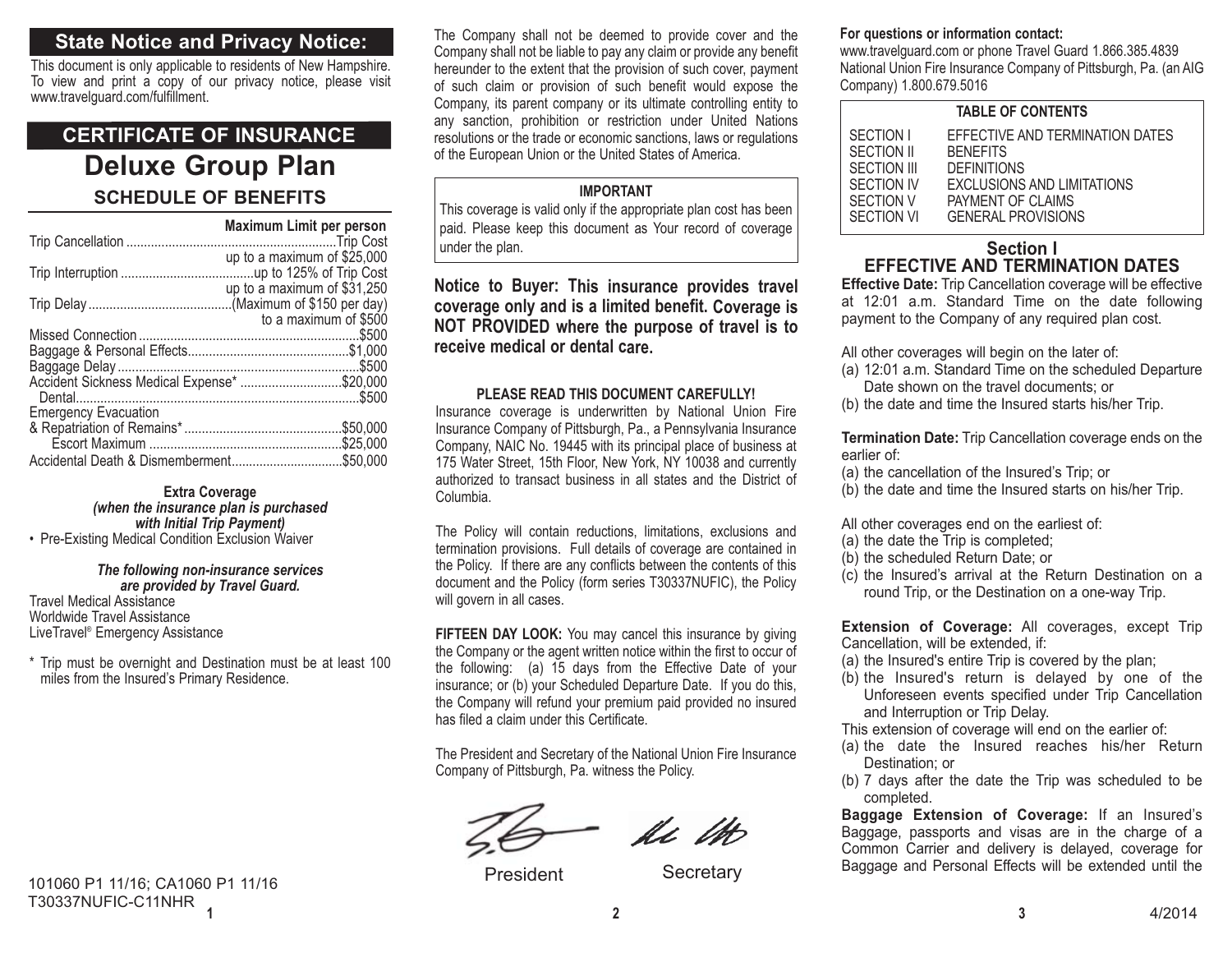Common Carrier delivers the property to the Insured. This Extension does not include loss caused by the delay.

## **Section II - BenefitsTRIP CANCELLATION AND INTERRUPTION**

The Company will reimburse the Insured a benefit, up to the Maximum Limit shown in the Schedule or DeclarationsPage if an Insured cancels his/her Trip or is unable to continue on his/her Trip due to any of the following Unforeseen events:

- (a) Sickness, Injury or death of an Insured, Family Member, Traveling Companion or Business Partner;
	- (1) Sickness or Injury of an Insured, Traveling Companion or Family Member traveling with the Insured must be so disabling as to reasonably cause a Trip to be canceled or interrupted or which results in medically imposed restrictions as certified by a Physician at the time of Loss preventing continued participation in the Trip;
	- (2) Sickness or Injury of a Family Member not traveling with the Insured. Such disability must be so disabling as to reasonably cause a Trip to be canceled or interrupted and must be certified by a Physician;
	- (3) Sickness or Injury of the Business Partner must be so disabling as to reasonably cause the Insured to cancel or interrupt the Trip to assume daily management of the business. Such disability must be certified by a Physician;
- (b) Inclement Weather causing delay or cancellation of travel;
- (c) Strike causing complete cessation of travel services at the point of departure or Destination;
- (d) the Insured's Primary Residence being made Uninhabitable or Inaccessible by Natural Disaster, vandalism or burglary;
- (e) the Insured or Traveling Companion is hijacked, quarantined, subpoenaed or required to serve on a jury;
- (f) a Terrorist Incident in a City listed on the Insured's itinerary within 30 days of the Insured's scheduled arrival;
- (g) the Insured or Traveling Companion is involuntarily terminated or laid off through no fault of his or her own provided that he or she has been an active employee for the same employer for at least 1 year. Termination must occur following the effective date of coverage. This provision is not applicable to temporary employment, seasonal employment, independent contractors or self-employed persons;

(h) the Insured and/or Traveling Companion is involved in or delayed due to an traffic accident, substantiated by a police report, while en route to the Insured's Destination.

#### **SPECIAL NOTIFICATION OF CLAIM**

The Insured must notify Travel Guard as soon as reasonably possible in the event of a Trip Cancellation or Interruption claim. If the Insured is unable to provide cancellation notice within the required timeframe, the Insured must provide proof of the circumstance that prevented timely notification.

**Trip Cancellation Benefits**: The Company will reimburse the Insured for Forfeited, prepaid Trip Cost up to the Maximum Limit shown in the Schedule or Declarations Page for Trips that are canceled prior to the scheduled Departure due to any of the Unforeseen events shown above.

**Trip Interruption Benefits:** The Company will reimburse the Insured up to the Maximum Limit shown in the Schedule or Declarations Page for Trips that are interrupted due to the Unforeseen events shown above for: (a) Unused portion of nonrefundable, prepaid insured Trip

- Cost, and
- (b) additional transportation expenses incurred by the Insured, either
	- (1) to the Return Destination; or
	- (2) from the place that the Insured left the Trip to the place that the Insured may rejoin the Trip; or
- (c) additional transportation expenses incurred by the Insured to reach the original Trip Destination if the Insured is delayed and leaves after the Departure Date.

However, the benefit payable under (b) and (c) above will not exceed the cost of economy airfare or the same class as the Insured's original ticket, less any refunds paid or payable, by the most direct route.

### **SINGLE OCCUPANCY BENEFIT**

The Company will reimburse the Insured, up to the Trip Cancellation and Trip Interruption Maximum Limits shown in the Schedule or Declarations Page, for the additional cost incurred during the Trip as a result of a change in the per person occupancy rate for prepaid, nonrefundable travel arrangements if a person booked to share accommodations with the Insured has his/her Trip canceled or interrupted due to any of the Unforeseen events shown in the Trip Cancellation and Trip Interruption section and the Insured does not cancel.

## **TRIP DELAY**

The Company will reimburse the Insured up to the Maximum Limit shown in the Schedule or DeclarationsPage for Reasonable Additional Expenses until travel becomes possible to the originally scheduled Destination, if the Insured's Trip is delayed 6 or more consecutive hours and prevents the Insured from reaching the intended Destination as a result of a cancellation or delay of his/her Trip for one of the Unforeseen events listed below:

- (a) Injury or Sickness of the Insured or Traveling Companion;
- (b) Common Carrier delay;
- (c) the Insured's or Traveling Companion's lost or stolen passports, travel documents or money;
- (d) the Insured or Traveling Companion is quarantined;
- (e) Natural Disaster.

Incurred expenses must be accompanied by receipts.

This benefit is payable for only one delay per Insured, per Trip.

If the Insured incurs more than one delay in the same Trip the Company will reimburse the Insured for the delay with the largest benefit up to the Maximum Limit shown in the Schedule or Declarations Page. The Insured Must: Contact Travel Guard as soon as he/she knows his/herTrip is going to be delayed more than 6 hours.

## **MISSED CONNECTION**

If, while on a Trip, the Insured misses a Trip departure resulting from cancellation or delay of 3 or more hours of all regularly scheduled airline flights due to Inclement Weather or Common Carrier caused delay, the Company will reimburse the Insured up to the Maximum Limit shown in the Schedule or Declarations Page for:

- (a) additional transportation expenses incurred by the Insured to join the departed Trip; and
- (b) pre-paid, non-refundable Trip payments for the Unused portion of the Trip.

The Common Carrier must certify the delay of the regularly scheduled airline flight.

## **BAGGAGE AND PERSONAL EFFECTS**

The Company will reimburse the Insured, up to the Maximum Limit shown in the Schedule or DeclarationsPage subject to the special limitations shown below, for Loss, theft or damage to the Insured's Baggage, personal effects, passports, travel documents, credit cards and visas during the Insured's Trip.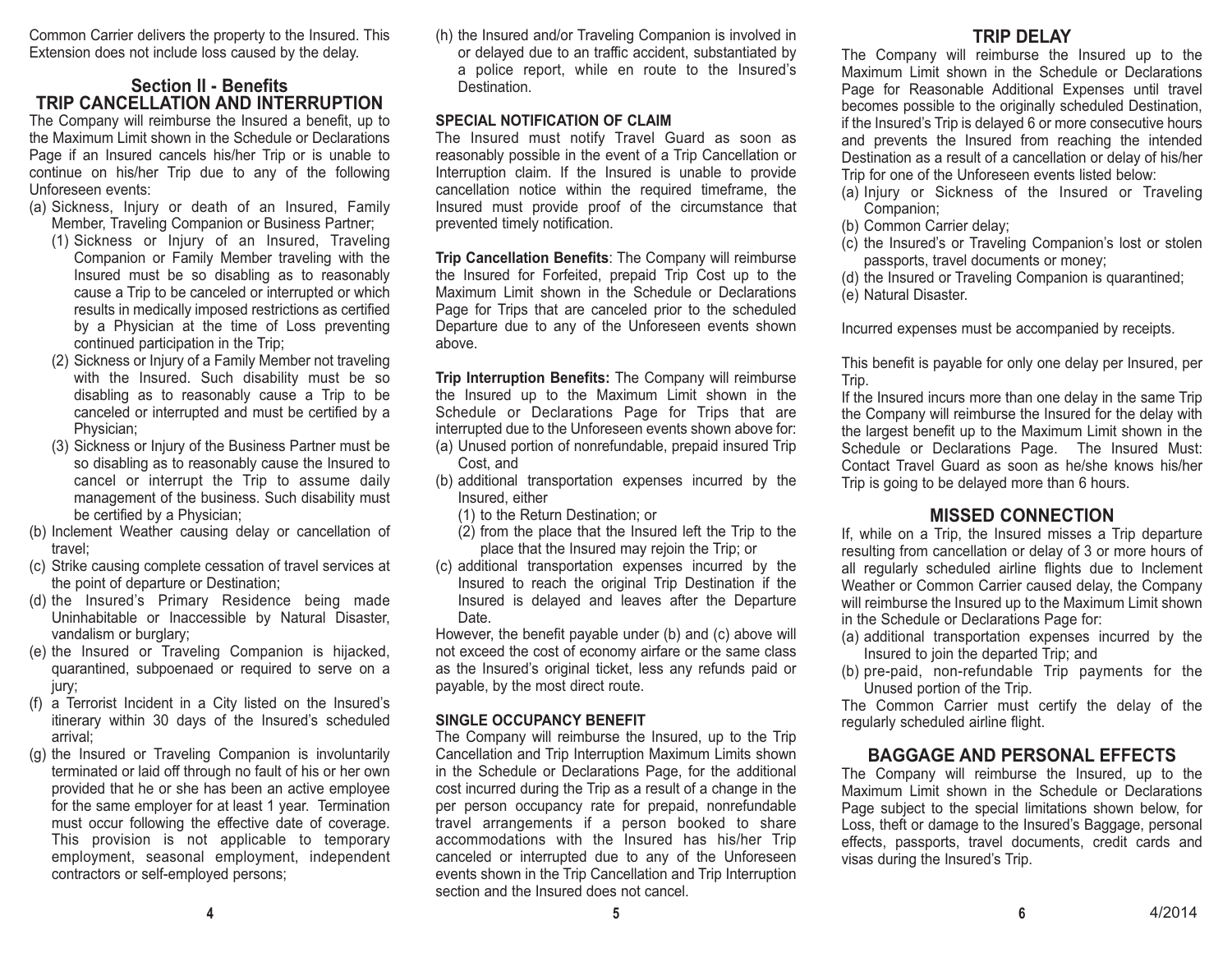#### **Special Limitations:**

The Company will reimburse the Insured up to:

- \$500 for the first item and thereafter
- \$250 per each additional item
- • \$500 aggregate on all Losses to: jewelry, watches, furs, cameras and camera equipment, camcorders, computers, electronic devices, including but not limited to: lap top computers, cell phones, electronic organizers and portable CD players.
- Items over \$150 must be accompanied by original receipts.

The Company will pay the lesser of:

- (a) the cash value (original cash value less depreciation) as determined by the Company or
- (b) the cost of replacement.

The Company may take all or part of the damaged Baggage at the appraised or agreed value. In the event of a Loss to a pair or set of items, the Company may at its option:

- (a) repair or replace any part to restore the pair or set to its value before the Loss; or
- (b) pay the difference between the cash value of the Baggage before and after the Loss.

The Company will only pay for Loss due to unauthorized use of the Insured's credit cards if the Insured hascomplied with all requirements imposed by the issuing credit card companies.

## **BAGGAGE DELAY**

 If the Insured's Baggage is delayed or misdirected by the Common Carrier for more than 24 hours while on a Trip, the Company will reimburse the Insured up to the Maximum Limit shown in the Schedule or DeclarationsPage for the purchase of Necessary Personal Effects. Necessary Personal Effects do not include jewelry, perfume and alcohol. Incurred expenses must be accompanied by receipts. This benefit does not apply if Baggage is delayed after the Insured has reached his/her Return Destination.

## **ACCIDENT SICKNESSMEDICAL EXPENSE BENEFIT**

If, while on a Trip, an Insured suffers an Injury or Sickness that requires him or her to be treated by a Physician, the Company will pay a benefit for Reasonable and Customary Charges, up to the Maximum Limit shown in the Schedule or Declarations Page. The Company will reimburse the Insured for Medically Necessary Covered Expenses incurred to treat such Injury or Sickness within one year of the date of the accident that caused the Injury or the onset of the Sickness provided the initial documented treatment was received from a Physician during the Trip. The Injury must first occur or the Sickness must first begin while on an overnight Trip with a Destination of at least 100 miles from the Insured's Primary Residence, while covered under the Policy.

## **Covered Expenses:**

The Company will reimburse the Insured for:

- services of a Physician or registered nurse (R.N.);
- •Hospital charges;
- •X-rays;
- local ambulance services to or from a Hospital;
- artificial limbs, artificial eyes, artificial teeth or other prosthetic devices;
- • the cost of emergency dental treatment only during a Trip limited to the Maximum Limit shown in the Schedule or Declarations Page. Coverage for emergency dental treatment does not apply if treatment or expenses are incurred after the Insured has reached his/her Return Destination, regardless of the reason. The treatment must be given by a Physician or dentist.

**Advance Payment:** If an Insured requires admission to a Hospital, Travel Guard will arrange advance payment, if required. Hospital confinement must be certified as Medically Necessary by the onsite attending Physician.

## **EMERGENCY EVACUATIONAND REPATRIATION OF REMAINS**

The Company will pay for Covered Emergency Evacuation Expenses incurred due to an Insured's Injury or Sickness that occurs while he or she is on a Trip. Benefits payable are subject to the Maximum Limit shown in the Schedule or Declarations Page for all Emergency Evacuations due to all Injuries from the same accident or all Sicknesses from the same or related causes during an overnight Trip with a Destination of at least 100 miles from the Insured'sPrimary Residence.

**Covered Emergency Evacuation Expenses** are the Reasonable and Customary Charges for necessary Transportation, related medical services and medical supplies incurred in connection with the Emergency Evacuation of the Insured. All Transportation arrangements made for evacuating the Insured must be by the most direct and economical route possible and required by the standard regulations of the conveyance transporting the Insured.

Expenses for Transportation must be:

- (a) ordered by the onsite attending Physician who must certify that the severity of the Insured's Injury or Sickness warrants his or her Emergency Evacuation and adequate medical treatment is not locally available; and
- (b) authorized in advance by Travel Guard. In the event the Insured's Injury or Sickness prevents prior authorization of the Emergency Evacuation, Travel Guard must be notified as soon as reasonably possible.

The Company will also pay a benefit for reasonable and customary expenses incurred for an escort's transportation and accommodations subject to the Escort Maximum Limit shown in the Schedule or Declarations Page if an onsite attending Physician recommends in writing that an escort accompany the Insured.

**Special Limitation:** In the event Travel Guard could not be contacted to arrange for Emergency Evacuation, benefits are limited to the amount the Company would have paid had the Company or its authorized representative been contacted.

#### **Emergency Evacuation** means:

- (a) Transportation from the place where the Insured is Injured or sick to the nearest adequate licensed medical facility where appropriate medical treatment can be obtained; and/or
- (b) Transportation from a local medical facility to the nearest adequate licensed medical facility to obtain appropriate medical treatment if the onsite attending Physician certifies that additional Medically Necessary treatment is needed but not locally available; and the Insured is medically able to travel; and/or
- (c) Transportation to the adequate licensed medical facility nearest the Insured's home to obtain further medicaltreatment or to recover, after being treated at a local licensed medical facility, and the onsite attending Physician determines that the Insured is medically able to be transported.

Advanced authorization by Travel Guard is needed for (a), (b) and (c) above.

## **ADDITIONAL BENEFIT**

In addition to the above covered expenses, if the Company has previously evacuated an Insured to a medical facility, the Company will reimburse the Insured his/her airfare costs, less refunds from the Insured's Unused transportation tickets, from that facility to the Insured's Return Destination or home, within one year from the Insured's original Return Date. Airfare costs will be based on medical necessity or same class as the Insured's original tickets.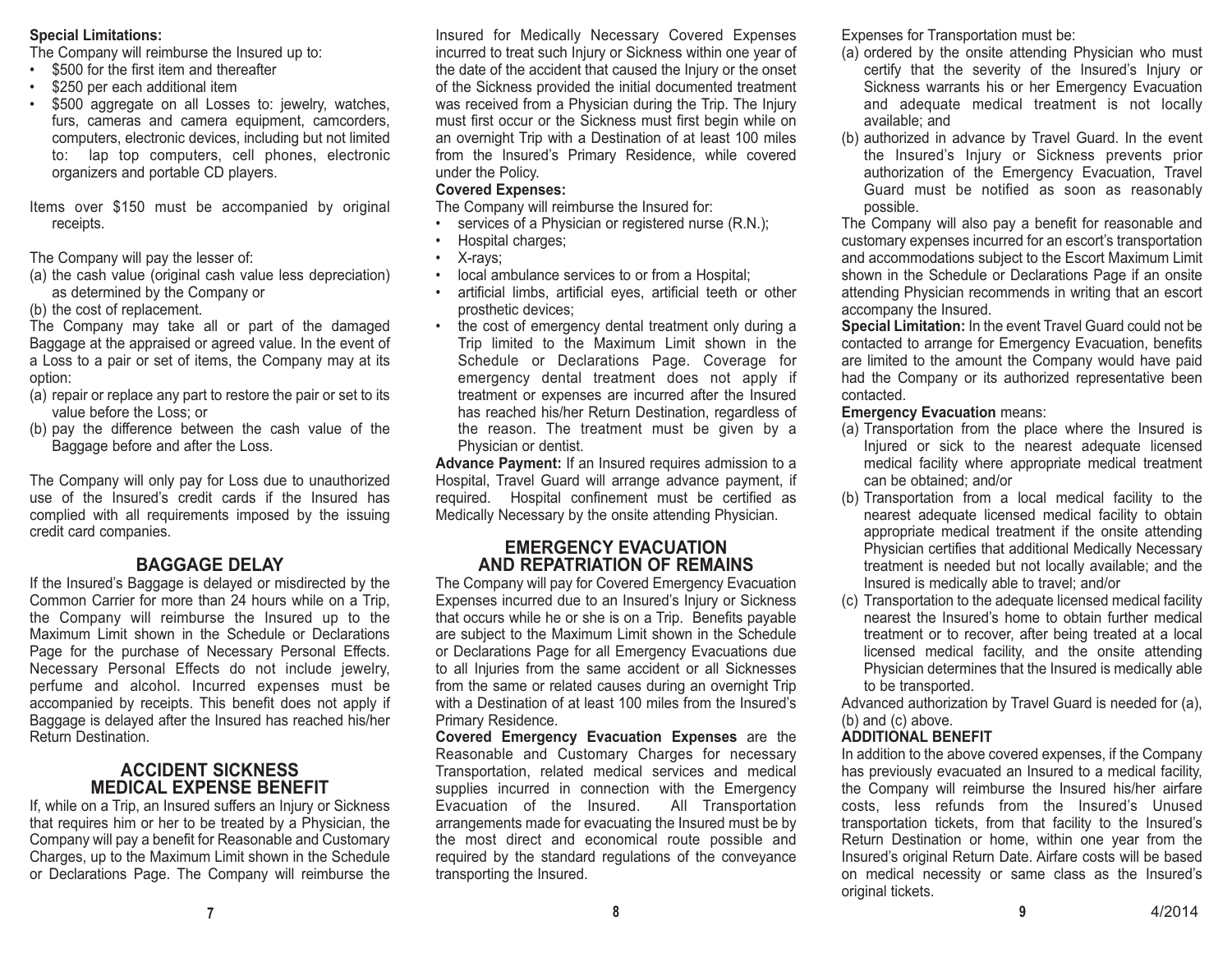#### **REPATRIATION OF REMAINS**

The Company will pay Repatriation Covered Expenses up to the Maximum Limit shown in the Schedule orDeclarations Page to return the Insured's body to the City of burial if he/she dies during the Trip.

**Repatriation Covered Expenses** include, but are not limited to, the reasonable and customary expenses for: (a) embalming;

- (b) cremation;
- (c) the most economical coffins or receptacles adequate for transportation of the remains; and
- (d) transportation of the remains, by the most direct and economical conveyance and route possible.

Travel Guard must make all arrangements and authorize all expenses in advance for this benefit to be payable.

**Special Limitation:** In the event the Company or the Company's authorized representative could not be contacted to arrange for Repatriation Covered Expenses, benefits are limited to the amount the Company would have paid had the Company or its authorized representative been contacted.

#### **ACCIDENTAL DEATH ANDDISMEMBERMENT**

The Company will reimburse the Insured for this benefit for one of the Losses shown in the Table of Losses below ifthe Insured is Injured other than while riding as a passenger in or boarding or alighting from or struck or run down by a certified passenger aircraft provided by a regularly scheduled airline or charter and operated by a properly certified pilot. The Loss must occur within 180 days of the date of the accident which caused Injury. The Company will pay the percentage shown below of the Maximum Limit shown in the Schedule or Declarations Page. The accident must occur while the Insured is on the Trip and is covered under the Policy.

If more than one Loss is sustained by an Insured as a result of the same accident, only one amount, the largest applicable to the Losses incurred, will be paid. The Company will not pay more than 100% of the Maximum Limit for all Losses due to the same accident.

#### **Table of Losses**

| Loss of                                       | % of Maximum Limit |
|-----------------------------------------------|--------------------|
|                                               |                    |
|                                               |                    |
|                                               |                    |
|                                               |                    |
| Either Hand or Foot and Sight of One Eye 100% |                    |

"Loss" with regard to:

- (a) hand or foot means actual severance through or above the wrist or ankle joints; or
- (b) eye means entire and irrecoverable Loss of sight in that eye.

#### **EXPOSURE**

The Company will pay a benefit for covered Losses as specified above which result from an Insured being unavoidably exposed to the elements due to an accidental Injury during the Trip. The Loss must occur within 180 days after the event which caused the exposure.

#### **DISAPPEARANCE**

The Company will pay a benefit for Loss of life as specified above if the Insured's body cannot be located one year after a disappearance due to an accident during the Trip.

## **Section IIIDEFINITIONS**

**(Capitalized terms within this Certificate of Insurance are defined herein)**

*"Actual Cash Value"* means purchase price less depreciation.

*"Baggage"* means luggage, travel documents, and personal possessions; whether owned, borrowed or rented, taken by the Insured on the Trip.

*"Business Partner"* means a person who: (1) is involved with the Insured or the Insured's Traveling Companion in a legal partnership; and (2) is actively involved in the daily management of the business.

*"Children" or "Child"* means the Insured's natural, step, foster, adopted children or grandchildren of any age.

*"City"* means an incorporated municipality having defined borders and does not include the high seas, uninhabited areas or airspace.

*"Common Carrier"* means an air, land or sea conveyance operated under a license for the transportation of passengers for hire and for which the Insured's ticket was purchased through the Travel Supplier.

*"Company"* means National Union Fire Insurance Company of Pittsburgh, Pa.

*"Complications of Pregnancy"* means conditions whose diagnoses are distinct from pregnancy but are adversely affected by pregnancy or are caused by pregnancy. These conditions include acute nephritis, nephrosis, cardiac decompensation, missed abortion and similar medical and

surgical conditions of comparable severity. Complications of pregnancy also include nonelective cesarean section, ectopic pregnancy which is terminated and spontaneous termination of pregnancy, which occurs during a period of gestation in which a viable birth is not possible.

Complications of pregnancy do not include false labor, occasional spotting, Physician-prescribed rest during the period of pregnancy, morning sickness, hyperemesis gravidarum, preeclampsia and similar conditions associated with the management of a difficult pregnancy not constituting a nosologically distinct complication of pregnancy.

*"Cruise"* means a vacation on a cruise ship.

*"Declarations Page"* means the document showing the Insured's travel arrangements and insurance benefits.

*"Departure Date"* means the date on which the Insured is originally scheduled to leave on his/her Trip. This date is specified in the travel documents.

*"Destination"* means any place where the Insured expects to travel to on his/her Trip as shown on the travel documents

*"Eligible Person"* means a person who is a member of an eligible class of persons as described in the Description of Eligible Persons section of the Master Application.

*"Experimental or Investigative"* means treatments, devices or prescription medications which are recommended by a Physician, but are not considered by the medical community as a whole to be safe and effective for the condition for which the treatments, devices or prescription medications are being used. This includes any treatments, procedures, facilities, equipments, drugs, drug usage, devices or supplies not recognized as accepted medical practice, and any of those items requiring federal or other governmental agency approval not received at the time services are rendered.

*"Family Member"* means the Insured's, or Traveling Companion's spouse, Child, daughter-in-law, son-in-law, brother, sister, mother, father, grandparent, stepgrandparent, grandchild, step-grandchild, step-child, stepbrother, step-sister, step-parent, parent-in-law, brother-inlaw, sister-in-law, aunt, step-aunt, uncle, step-uncle, niece, nephew, legal guardian, foster Child, ward, or legal ward.

*"Financial Default"* means the total cessation or partial suspension of operations due to insolvency, with or without the filing of a bankruptcy petition by a tour operator, Cruise line or airline.

*"Forfeited"* means the Insured's financial Loss of any whole or prorated prepaid, nonrefundable components of a Trip.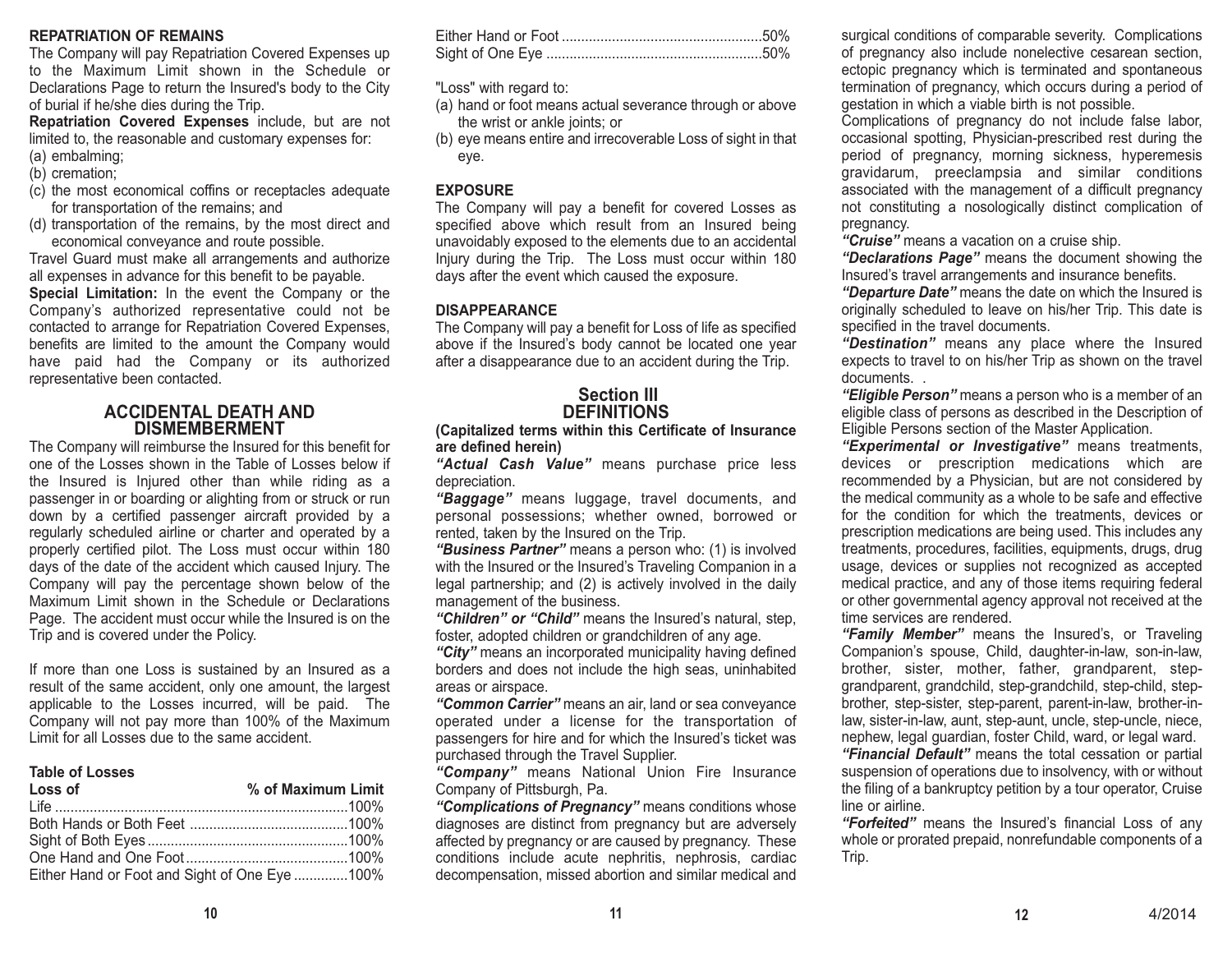*"Hospital"* means a facility that:

- (a) is operated according to law for the care and treatment of sick or Injured people;
- (b) has organized facilities for diagnosis and surgery on its premises or in facilities available to it on a prearranged basis;
- (c) has 24 hour nursing service by registered nurses (R.N.'s); and
- (d) is supervised by one or more Physicians available at all times.
- A hospital does not include:
- (a) a nursing, convalescent or geriatric unit of a hospital when a patient is confined mainly to receive nursing care;
- (b) a facility that is, other than incidentally, a clinic, a rest home, nursing home, convalescent home, home health care, or home for the aged; nor does it include any ward, room, wing, or other section of the hospital that is used for such purposes; or
- (c) any military or veterans hospital or soldiers home or any hospital contracted for or operated by any national government or government agency for the treatment of members or ex-members of the armed forces for whichno charge is normally made.

*"Hotel"* means any establishment used for the purpose of temporary, overnight lodging for which a fee is paid and reservations are required.

*"Inaccessible"* means an Insured cannot reach his/her Destination by the original mode of transportation.

*"Inclement Weather"* means any severe weather condition which delays the scheduled arrival or departure of a Common Carrier or prevents the Insured from reaching his/her Destination when traveling by a rented or owned vehicle.

*"Initial Trip Payment"* means the first payment made to the Insured's Travel Supplier toward the cost of the Insured's Trip.

*"Injury/Injured"* means a bodily injury caused by an accident occurring while the Insured's coverage under the Policy is in force and resulting directly and independently of all other causes of Loss covered by the Policy. The injury must be verified by a Physician.

*"Insured"* means an Eligible Person:

- (a) for whom any required enrollment form has been completed;
- (b) for whom any required plan cost has been paid;
- (c) for whom a Trip is scheduled; and
- (d) who is covered under the Policy.

*"Loss"* means Injury or damage sustained by the Insured as a consequence of one or more of the events against which the Company has undertaken to compensate the Insured.

*"Medically Necessary"* means that a treatment, service, or supply:

- (a) is essential for diagnosis, treatment, or care of the Injury or Sickness for which it is prescribed or performed;
- (b) meets generally accepted standards of medical practice;
- (c) is ordered by a Physician and performed under his or her care, supervision, or order; and
- (d) is not primarily for the convenience of the Insured, Physician, other providers or any other person.

*"Mental, Nervous or Psychological Disorder"* means a mental or nervous health condition including, but not limited to: anxiety, depression, neurosis, phobia, psychosis or any related physical manifestation.

*"Natural Disaster"* means a flood, hurricane, tornado, earthquake, volcanic eruption, fire, wildfire or blizzard that is due to natural causes.

*"Necessary Personal Effects"* means items, such as clothing and toiletry items, which are included in the Insured's Baggage and are required for the Insured's Trip. *"Normal Pregnancy or Childbirth"* means a pregnancy or childbirth that is free of complications or problems.

*"Physician"* means a licensed practitioner of medical, surgical, dental, services or the healing arts including accredited Christian Science Practitioner, acting within the scope of his/her license. The treating physician cannot be the Insured, a Traveling Companion, a Family Member, a Business Partner or retained by the Policyholder.

*"Primary Residence"* means an Insured's fixed, permanent and main home for legal and tax purposes.

*"Reasonable Additional Expenses"* means expenses for meals, taxi fares, essential telephone calls and lodging which are necessarily incurred as the result of a Trip Delay and which are not provided by the Common Carrier or any other party free of charge.

*"Reasonable and Customary Charges"* means expenses which:

- (a) are charged for treatment, supplies, or medical services Medically Necessary to treat the Insured's condition;
- (b) do not exceed the usual level of charges for similar treatment, supplies or medical services in the locality where the expenses are incurred; and

(c) do not include charges that would not have been made if no insurance existed. In no event will the Reasonableand Customary Charges exceed the actual amount charged.

*"Return Date"* means the date on which the Insured is scheduled to return to the point where the Trip started or to a different specified Return Destination. This date is specified in the travel documents.

*"Return Destination"* means the place to which the Insured expects to return from his/her Trip as shown in the enrollment form.

*"Schedule"* means the Schedule of Benefits which is shown at the beginning of the Certificate.

*"Sickness"* means an illness or disease diagnosed or treated by a Physician.

*"Strike"* means a stoppage of work which:

- (a) is announced, organized, and sanctioned by a labor union; and
- (b) interferes with the normal departure and arrival of a Common Carrier.

This includes work slowdowns and sickouts. The Insured's Trip Cancellation coverage must be effective prior to when the strike is foreseeable. A strike is foreseeable on the datelabor union members vote to approve a strike.

*"Terrorist Incident"* means an act of violence by any person acting on behalf of or in connection with any organization which is generally recognized as having the intent to overthrow or influence the control of any government, that is deemed terrorism by the United States Government other than civil disorder or riot, that is not an act of war, declared or undeclared, that results in Loss of life or major damage to property.

*"Transportation"* means any land, sea or air conveyance required to transport the Insured during an Emergency Evacuation. Transportation includes, but is not limited to, air ambulances, land ambulances and private motor vehicles.

*"Travel Supplier"* means the tour operator, Hotel, rental company, Cruise line or airline that provides prepaid travel arrangements for the Insured's Trip.

*"Traveling Companion"* means a person or persons with whom the Insured has coordinated travel arrangements and intends to travel with during the Trip. A group or tour leader is not considered a traveling companion unless the Insured is sharing room accommodations with the group or tour leader.

*"Trip"* means a period of travel away from home to a Destination outside the Insured's City of residence; the purpose of the trip is business or pleasure and is not to obtain health care or treatment of any kind; the trip has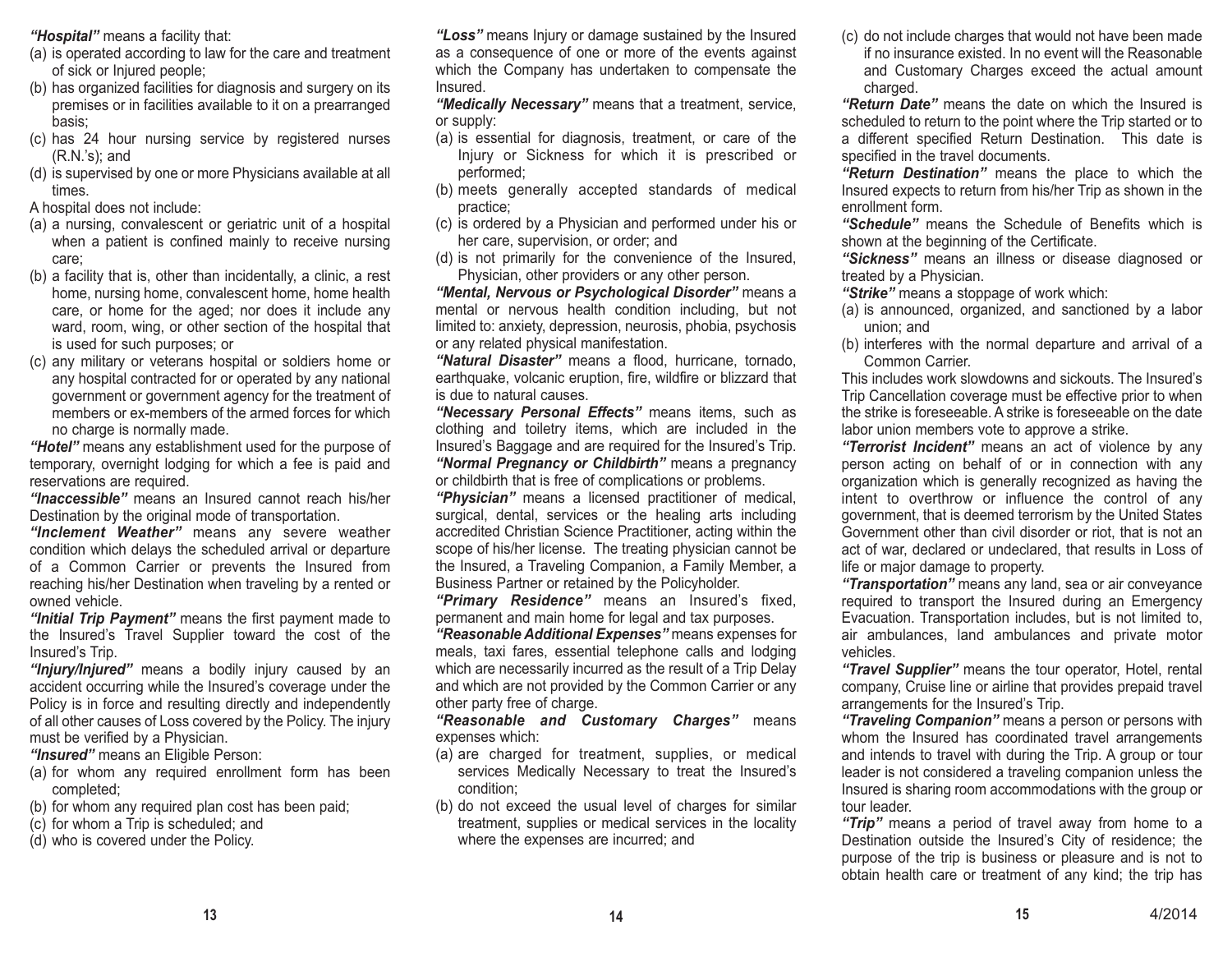defined Departure and Return Dates specified when the Insured applies; the trip does not exceed 30 days; travel is primarily by Common Carrier and only incidentally by private conveyance.

*"Trip Cost"* means the dollar amount of Trip payments or deposits paid by the Insured prior the Insured's Trip Departure Date and shown on any required enrollment form which is subject to cancellation penalties or restrictions. Trip cost will also include the cost of any subsequent prepaid payments or deposits paid by the Insured for the same Trip, after enrollment for coverage under this plan provided the Insured amends the enrollment form to add such subsequent payments or deposits and pays any required additional plan cost prior to the Insured's Departure Date.

*"Unforeseen"* means not anticipated or expected and occurring after the effective date of coverage.

*"Uninhabitable"* means (1) the building structure itself is unstable and there is a risk of collapse in whole or in part; (2) there is exterior or structural damage allowing elemental intrusion, such as rain, wind, hail or flood; (3) immediate safety hazards have yet to be cleared, such as debris or downed electrical lines; (4) the rental property is without electricity, gas, sewer service or water; or (5) the Destination is Inaccessible.

*"Unused"* means the Insured's financial Loss of any whole, partial or prorated prepaid, nonrefundable components of a Trip that are not depleted or exhausted.

#### **Section IV EXCLUSIONS AND LIMITATIONSGENERAL EXCLUSIONS**

This plan does not cover any loss caused by or resulting from:

- (a) intentionally self-inflicted Injury, suicide, or attempted suicide of the Insured, Family Member, Traveling Companion or Business Partner while sane or insane;
- (b) Normal Pregnancy or Childbirth, other than Unforeseen Complications of Pregnancy, or elective abortion of the Insured, a Traveling Companion or a Family Member;
- (c) participation in professional athletic events, motor sport or motor racing, including training or practice for the same;
- (d) mountaineering where ropes or guides are normally used. The ascent or descent of a mountain requiring the use of specialized equipment, including but not limited to pick-axes, anchors, bolts, crampons, carabineers and lead or top-rope anchoring equipment;
- (e) war or act of war, whether declared or not, participation in a civil disorder, riot or insurrection;
- (f) operating or learning to operate any aircraft, as student, pilot or crew;
- (g) air travel on any air-supported device, other than a regularly scheduled airline or air charter company;
- (h) commission of or attempt to commit a felony by the Insured;
- (i) Mental, Nervous or Psychological Disorder;
- (j) if the Insured's tickets do not contain specific travel dates (open tickets);
- (k) driving while legally intoxicated;
- (l) any loss that occurs at a time when this coverage is not in effect;
- (m)traveling for the purpose of securing medical treatment;
- (n) any Trip taken outside the advice of a Physician;
- (o) **PRE-EXISTING MEDICAL CONDITION EXCLUSION:** The Company will not pay for any loss or expense incurred as the result of an Injury, Sickness or other condition (excluding any condition from which death ensues) of an Insured, Traveling Companion, Business Partner or Family Member which, within the 60 day period immediately preceding and including the Insured's coverage effective date: (a) first manifested itself, worsened, became acute or had symptoms which would have prompted a reasonable person to seek diagnosis, care or treatment; (b) for which care or treatment was given or recommended by a Physician; (c) required taking prescription drugs or medicines, unless the condition for which the drugs or medicines are taken remains controlled without any change in the required prescription drugs or medicines.

#### **PRE-EXISTING MEDICAL CONDITION EXCLUSION WAIVER**

The Company will waive the pre-existing medical condition exclusion if the following conditions are met:

- (1) This plan is purchased with Initial Trip Payment;
- (2) The amount of coverage purchased equals all prepaid nonrefundable payments or deposits applicable to the Trip at the time of purchase and the costs of any subsequent arrangements added to the same Trip are insured with payment or deposit for any subsequent Trip arrangements;
- (3) All Insured's are medically able to travel when this plan cost is paid.

This coverage will be terminated and no benefits will be paid under this Pre-existing Medical Condition Exclusion Waiver coverage if the full costs of all prepaid, nonrefundable Trip arrangements are not insured.

#### *The following exclusions also apply to Trip Cancellation and Trip Interruption:*

Unless otherwise provided by this plan Benefits will not be provided for any loss resulting (in whole or in part) from:

- (a) travel arrangements canceled by an airline, Cruise line or tour operator, except as provided elsewhere in the plan;
- (b) changes in plans by the Insured, a Family Member or Traveling Companion for any reason;
- (c) financial circumstances of the Insured, a Family Member or a Traveling Companion;
- (d) any government regulation or prohibition;
- (e) an event which occurs prior to the Insured's coverage Effective Date;
- (f) failure of any tour operator, Common Carrier, person or agency to provide the bargained-for travel arrangements or to refund money due the Insured;

(g) traveling for the purpose of securing medical treatment; (h) Financial Default.

#### *The following exclusions apply to Baggage/Personal Effects and Baggage Delay:*

Benefits will not be provided for any Loss, or damage to, caused by, or resulting in whole or in part from:

- (a) animals, rodents, insects or vermin;
- (b) bicycles (except when checked with a Common Carrier);
- (c) motor vehicles, aircraft, boats, boat motors, ATV's and other conveyances;
- (d) artificial prosthetic devices, false teeth, any type of eyeglasses, sunglasses, contact lenses or hearing aids;
- (e) keys, notes, securities, accounts, currency, deeds, food stamps, bills, or other evidences of debt, or tickets;
- (f) money, stamps, stocks and bonds, postal or money orders;
- (g) property shipped as freight, or shipped prior to the Departure Date;
- (h) contraband, illegal transportation or trade;
- (i) items seized by any government, government official or customs official;
- (j) defective materials or craftsmanship;
- (k) normal wear and tear;
- (l) deterioration.

#### *The following exclusions also apply to the Accident Sickness Medical Expense Benefit:*

Unless otherwise provided by this plan Benefits will not be provided for the following:

- (a) routine physical examinations;
- (b) mental health care;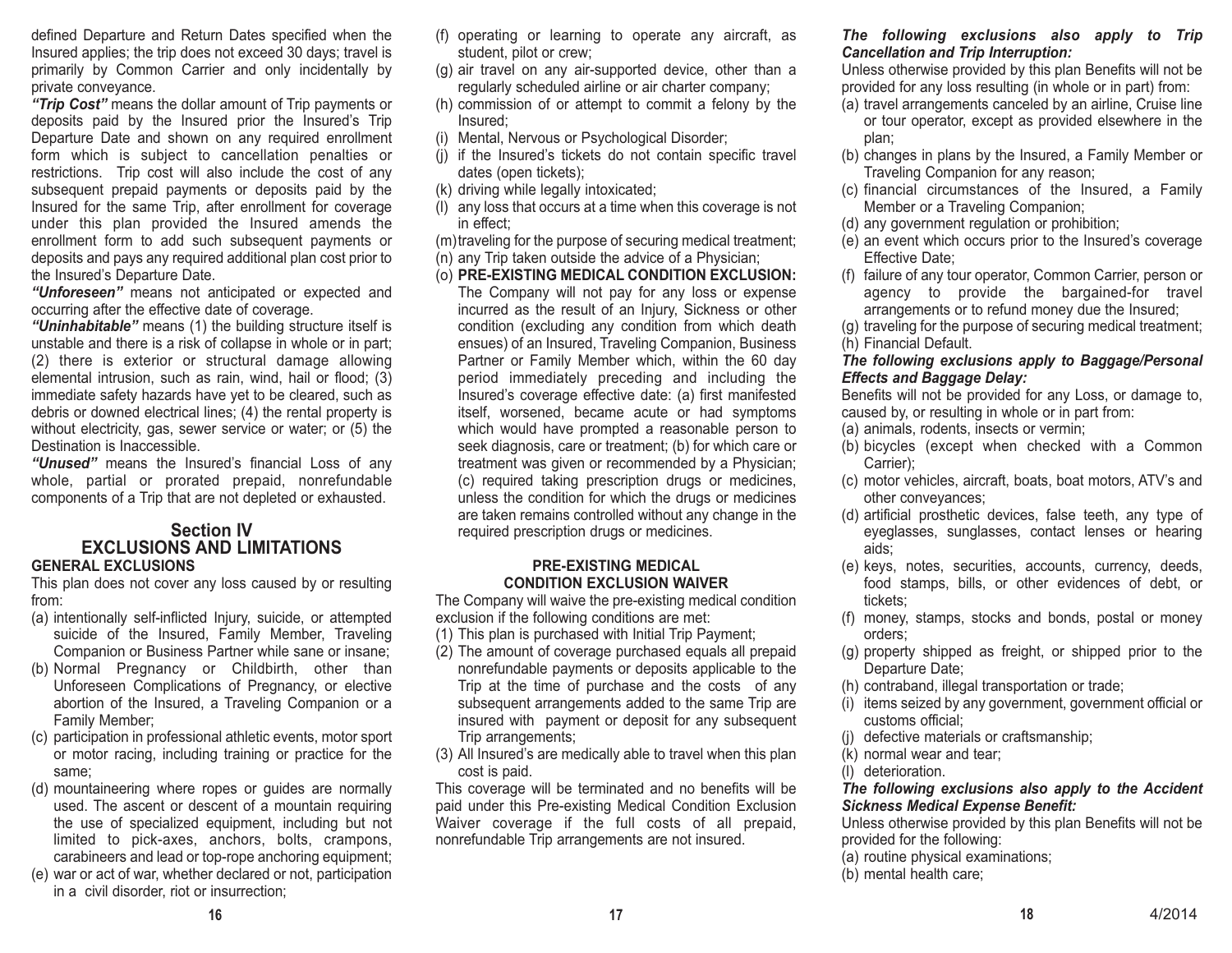- (c) replacement of hearing aids, eye glasses, contact lenses and sunglasses;
- (d) routine dental care;
- (e) any service provided by the Insured, a Family Member or Traveling Companion;
- (f) alcohol or substance abuse or treatment for the same;
- (g) Experimental or Investigative treatment procedures;
- (h) care or treatment which is not Medically Necessary, except for related reconstructive surgery resulting from trauma, infection or disease;
- (i) coverage for Trips less than 100 miles from the Insured's Primary Residence.

#### *The following exclusion also applies to the Emergency Evacuation Benefit:*

(a) coverage for Trips less than 100 miles from the Insured's Primary Residence.

*The following exclusions also apply to Accidental Death and Dismemberment:*

Benefits will not be provided for the following:

- (a) loss caused by or resulting directly or indirectly from Sickness or disease of any kind;
- (b) stroke or cerebrovascular accident or event, cardiovascular accident or event, myocardial infarction or heart attack, coronary thrombosis or aneurysm.

#### **EXCESS INSURANCE LIMITATION**

The insurance provided by the Policy for all coverages except Trip Cancellation, Trip Interruption and Baggage & Personal Effects shall be in excess of all other valid andcollectible insurance or indemnity. If at the time of the occurrence of any Loss payable under the Policy there is other valid and collectible insurance or indemnity in place, the Company shall be liable only for the excess of the amount of Loss, over the amount of such other insurance or indemnity and applicable deductible.

## **Section VPAYMENT OF CLAIMS**

**Claim Procedures: Notice of Claim:** The Insured must call Travel Guard as soon as reasonably possible, and be prepared to describe the Loss, the name of the company that arranged the Trip (i.e., tour operator, Cruise line, or charter operator), the Trip dates, purchase date and the amount that the Insured paid. Travel Guard will fill in the claim form and forward it to the Insured for his or herreview and signature. The completed form should be returned to Travel Guard, PO Box 47, Stevens Point, WI 54481 (telephone 1.866.385.4839).

All accident, health, and life claims will be administered by AIG Claims Inc., in those states where it is licensed.

AIG Claims, Inc. will begin an investigation not later than 5 working days after receipt of notice of claim, and shall acknowledge the receipt of such notice to the Insured within 10 working days.

**Claim Procedures: Proof of Loss:** The claim forms must be sent back to Travel Guard no more than 90 days after a covered Loss occurs or ends, or as soon after that as is reasonably possible. All claims under the Policy must be submitted to Travel Guard no later than one year after the date of Loss or insured occurrence or as soon asreasonably possible. If Travel Guard has not provided claim forms within 15 days after the notice of claim, other proofs of Loss should be sent to Travel Guard by the date claim forms would be due. The proof of Loss should include written proof of the occurrence, type and amount of Loss, the Insured's name, the participating organization name, and policy number. The Insured must return all unused, nonrefundable tickets. AIG Claims, Inc. will make a decision on the claim and notify the Insured within 30 days after receipt of the claim forms.

**Payment of Claims: When Paid:** Claims will be paid within 5 working days after Travel Guard makes its decision.

**Payment of Claims: To Whom Paid:** Benefits are payable to the Insured who applied for coverage and paid any required plan cost. Any benefits payable due to that Insured's death will be paid to the survivors of the first surviving class of those that follow:

- (a) the beneficiary named by that Insured and on file with Travel Guard
- (b) to his/her spouse, if living. If no living spouse, then
- (c) in equal shares to his/her living children. If there are none, then
- (d) in equal shares to his/her living parents. If there are none, then
- (e) in equal shares to his/her living brothers and sisters. If there are none, then
- (f) to the Insured's estate.

If a benefit is payable to a minor or other person who is incapable of giving a valid release, the Company may pay up to \$3,000 to a relative by blood or connection by marriage who has assumed care or custody of the minor or responsibility for the incompetent person's affairs. Any payment the Company makes in good faith fully discharges the Company to the extent of that payment.

Accident Sickness Medical Expense and Emergency Evacuation benefits may be payable directly to the provider. However, the provider: (a) must comply with the statutory provision for direct payment; and (b) must not have been paid from any other sources.

**Trip Cancellation and Trip Interruption Proof of Loss:** The Insured must provide Travel Guard documentation of the cancellation or interruption and proof of the expenses incurred. The Insured must provide proof of payment for the Trip such as canceled check or credit card statements, proof of refunds received, copies of applicable tour operator or Common Carrier cancellation policies, and any other information reasonably required to prove the Loss. Claims involving Loss due to Sickness, Injury, or death require signed patient (or next of kin) authorization to release medical information and an attending Physician's statement. The Insured must provide Travel Guard with all unused air, rail, Cruise or other tickets if he/she is claiming the value of those unused tickets.

**Trip Delay Proof of Loss:** The Insured must provide Travel Guard documentation of the delay from the airline, Cruise line, etc., as to the reason for the delay and proof of the expenses incurred. The Insured must provide Travel Guard with all original receipts, copies of receipts or a list of the expenses incurred that gives the amount paid, what the payment was for, and the date of the payment. Claims involving Loss due to Sickness, Injury or death require signed patient (or next of kin) authorization to release medical information and an attending Physician's statement.

**Baggage and Personal Effects Proof of Loss:** The Insured must: (a) report theft Losses to police or other local authorities as soon as possible; (b) take reasonable steps to protect his/her Baggage from further damage and make necessary and reasonable temporary repairs; (The Company will reimburse the Insured for those expenses. The Company will not pay for further damage if the Insured fails to protect his/her Baggage); (c) allow the Company to examine the damaged Baggage and/or the Company may require the damaged item to be sent in the event of payment; (d) send sworn proof of Loss as soon as possible from date of Loss, providing amount of Loss, date, time, and cause of Loss, and a complete list of damaged or lost items; and (e) in the event of theft or unauthorized use of the Insured's credit cards, the Insured must notify the credit card company immediately to prevent further unlawful activity.

**Baggage Delay Proof of Loss:** The Insured must provide documentation of the delay or misdirection of Baggage by the Common Carrier and receipts for the Necessary Personal Effects purchases.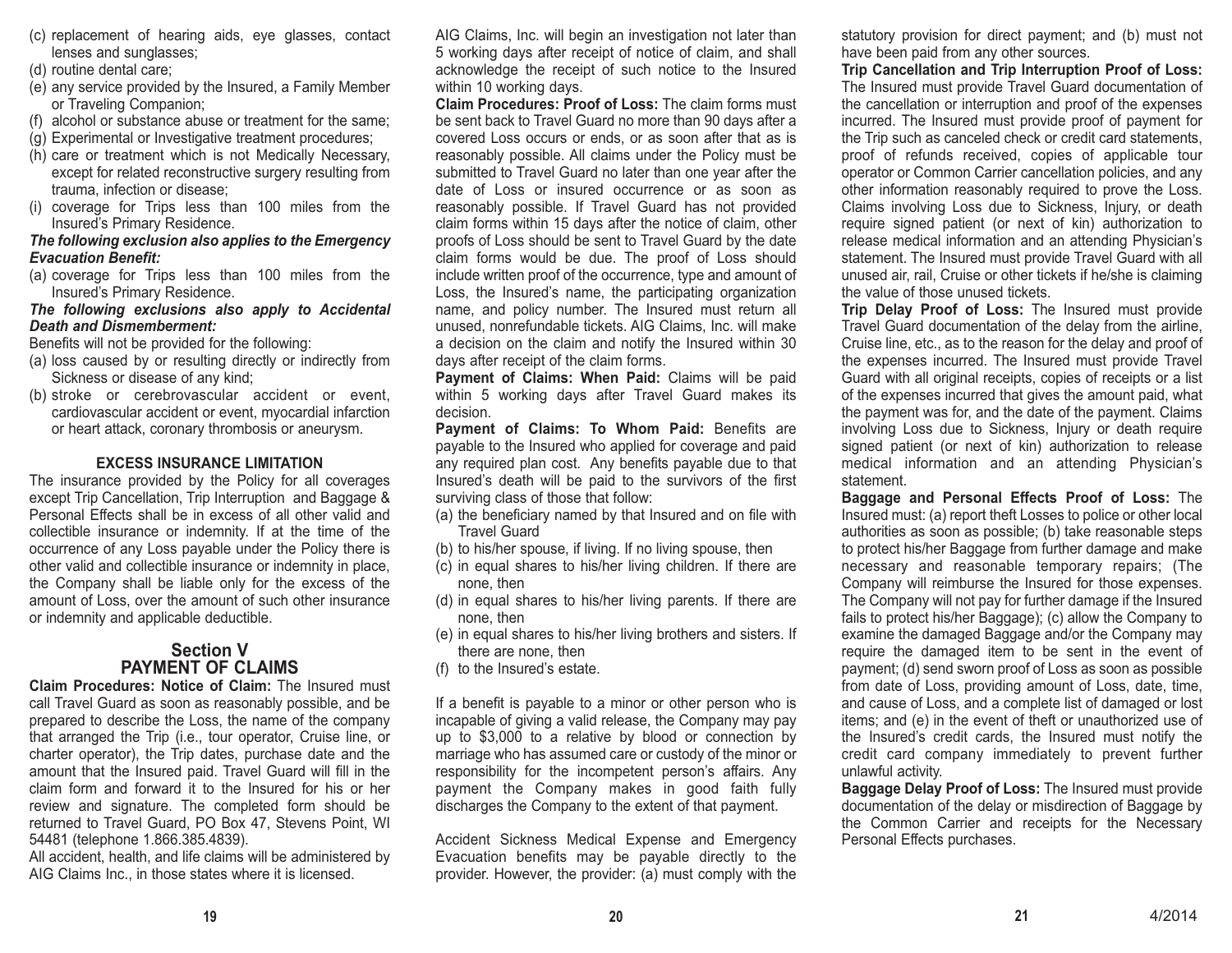#### **The following provisions apply to Baggage/Personal Effects, and Baggage Delay:**

**Notice of Loss.** If the Insured's property covered under the Policy is lost or damaged, the Insured must:

- (a) notify Travel Guard as soon as possible;
- (b) take immediate steps to protect, save and/or recover the covered property;
- (c) give immediate notice to the carrier or bailee who is or may be liable for the Loss or damage;
- (d) notify the police or other authority in the case of robbery or theft within 24 hours.

**Proof of Loss.** The Insured must furnish Travel Guardwith proof of Loss. Proof of Loss includes police or other local authority reports or documentation from the appropriate party responsible for the Loss. It must be filed within 90 days from the date of Loss. Failure to comply with these conditions shall not invalidate any claims under the Policy.

**Settlement of Loss.** Claims for damage and/or destruction shall be paid immediately after proof of the damage and/or destruction is presented to Travel Guard. Claims for lost property will be paid after the lapse of a reasonable time if the property has not been recovered. The Insured must present acceptable proof of Loss and the value.

**Valuation.** The Company will not pay more than the Actual Cash Value of the property at the time of Loss. At no time will payment exceed what it would cost to repair or replace the property with material of like kind and quality.

**Disagreement Over Size of Loss.** If there is a disagreement about the amount of the Loss, either the Insured or the Company can make a written demand for an appraisal. After the demand, the Insured and the Company each select their own competent appraiser. After examining the facts, each of the two appraisers will give an opinion on the amount of the Loss. If they do not agree, they will select an arbitrator. Any figure agreed to by 2 of the 3 (the appraisers and the arbitrator) will be binding. The appraiser selected by the Insured is paid by the Insured. The Company will pay the appraiser it chooses. The Insured will share with the Company the cost for the arbitrator and the appraisal process.

**Benefit to Bailee.** This insurance will in no way inure directly or indirectly to the benefit of any carrier or other bailee.

**Accident Sickness Medical Expense, Emergency Evacuation & Repatriation of Remains and Accidental Death and Dismemberment Proof of Loss:** The Insuredmust provide Travel Guard with: (a) all medical bills and reports for medical expenses claimed; and (b) a signed

patient authorization to release medical information to Travel Guard.

#### **The following provision applies to Trip Cancellation, Trip Interruption, Accident Sickness Medical Expense, Baggage Delay, Baggage and Personal Effects, Emergency Evacuation & Repatriation of Remains:**

**Subrogation** - To the extent the Company pays for a Loss suffered by an Insured, the Company will take over the rights and remedies the Insured had relating to the Loss. This is known as subrogation. The Insured must help the Company preserve its rights against those responsible for its Loss. This may involve signing any papers and taking any other steps the Company may reasonably require. If the Company takes over an Insured's rights, the Insured must sign an appropriate subrogation form supplied by the Company.

As a condition to receiving the applicable benefits listed above, as they pertain to this Subrogation provision, the Insured agrees, except as may be limited or prohibited by applicable law, to reimburse the Company for any such benefits paid to or on behalf of the Insured, if such benefits are recovered, in any form, from any Third Party or Coverage.

The Company will not pay or be responsible, without its written consent, for any fees or costs associated with the pursuit of a claim, cause of action or right by or on behalf of an Insured or such other person against any Third Party or Coverage.

**Coverage** - as used in this Subrogation section, means no fault motorist coverage, uninsured motorist coverage, underinsured motorist coverage, or any other fund or insurance policy (except coverage provided under the Policy to which this Certificate of Insurance is attached) and any fund or insurance policy providing the Policyholder with coverage for any claims, causes of action or rights the Insured may have against the Policyholder.

**Third Party** - as used in this Subrogation section, means any person, corporation or other entity (except the Insured, the Policyholder and the Company).

## **Section VIGENERAL PROVISIONS**

**Acts of Agents.** No agent or any person or entity has authority to accept service of the required proof of loss or demand arbitration on the Company's behalf nor to alter, modify or waive any of the provisions of the Policy.

**Company's Recovery Rights.** In the event of a payment under the Policy, the Company is entitled to all rights of recovery that the Insured, or the person to whom payment was made, has against another. The Insured must sign

and deliver to the Company any legal papers relating to that recovery, do whatever is necessary to help the Company exercise those rights, and do nothing after the loss to harm the Company's rights. When an Insured has been paid benefits under the Policy but also recovers from another policy, the amount recovered from the other policy shall be held in trust for the Company by the Insured and reimbursed to the Company the extent of the Company's payment.

**Physical Examination and Autopsy.** The Company at its own expense has the right and opportunity to examine the person of any Insured whose Loss is the basis of claim under the Policy when and as often as it may reasonably require during the pendency of the claim and to perform an autopsy in case of death where it is not forbidden by law. **Beneficiary Designation and Change.** The Insured's beneficiaries are the persons designated by the Insured and on file with Travel Guard or the beneficiaries as shownin the Payment of Claim: To Whom Paid provision.

An Insured over the age of majority and legally competent may change his or her beneficiary designation at any time, without the consent of the designated beneficiaries, unless an irrevocable designation has been made, by providing Travel Guard with a written request for change. When the request is received, whether the Insured is then living or not, the change of beneficiary will relate back to and take effect as of the date of execution of the written request, but without prejudice to the Company on account of any payment made by it prior to receipt of the request.

**Assignment.** An Insured may not assign any of his or her rights, privileges or benefits under the Policy.

**Misstatement of Age.** If premiums for the Insured are based on age and the Insured has misstated his or her age, there will be a fair adjustment of premiums based on his or her true age. If the benefits for which the Insured is insured are based on age and the Insured has misstated his or her age, there will be an adjustment of said benefit based on his or her true age. The Company may require satisfactory proof of age before paying any claim.

**Legal Actions.** No action at law or in equity may be brought to recover on the Policy prior to the expiration of 60 days after written proof of Loss has been furnished in accordance with the requirements of the Policy. No such action may be brought after the expiration of 3 years after the time written proof of loss is required to be furnished.

**Arbitration.** Notwithstanding anything in this coverage to the contrary, any claim arising out of or relating to this contract, or its breach, may be settled by arbitration, if mutually acceptable administered by the American Arbitration Association in accordance with its Commercialrules except to the extent provided otherwise in this clause.